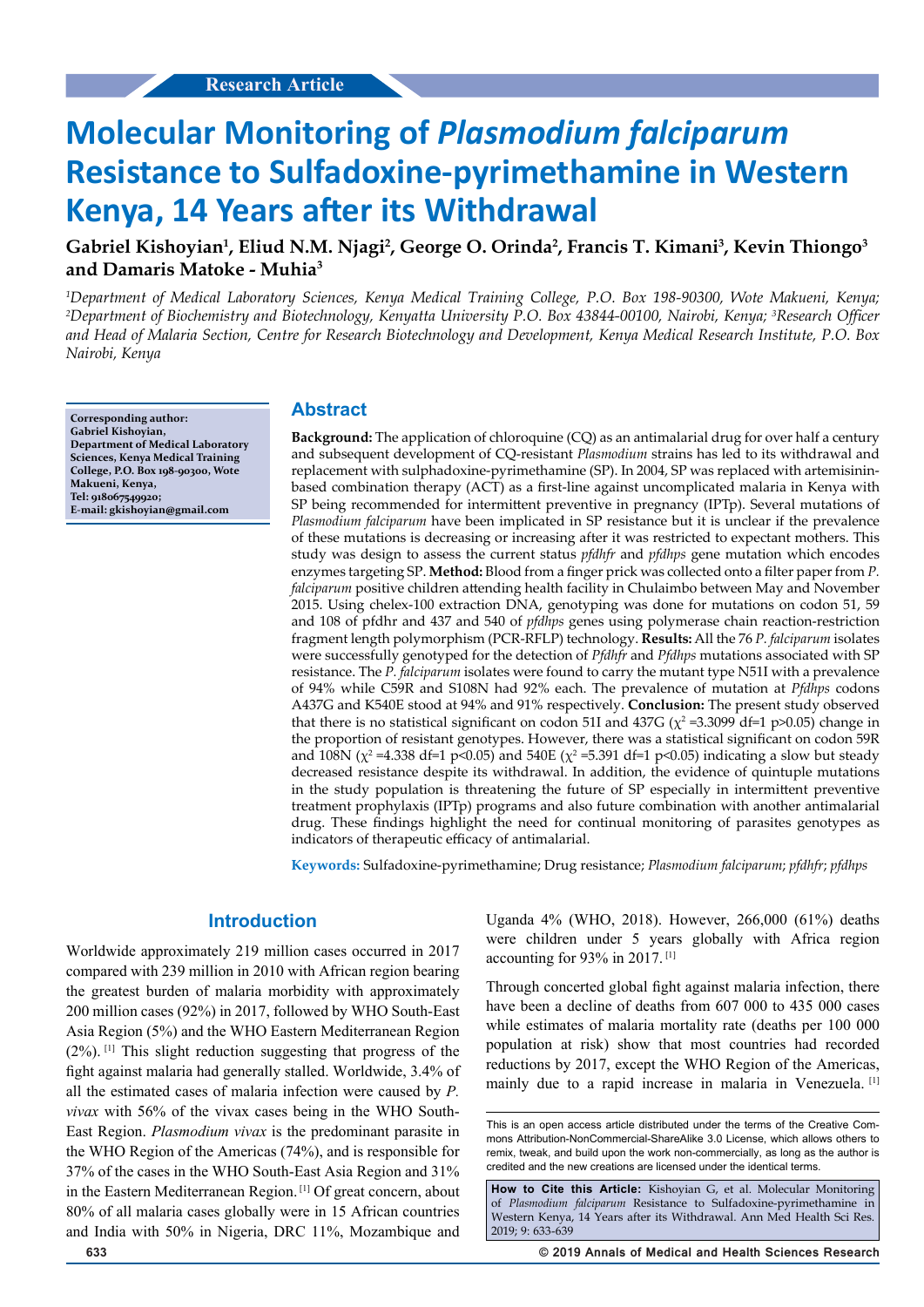However, Africa accounted for 93% of all deaths with 88% of the 172,000 cases reported in 2017. [1] Although many countries continue to reduce the malaria burden, the rate of change has slowed in the highest-burden countries with some indicating a rise in malaria cases. Majority of these countries are in sub-Saharan Africa (Burkina Faso, Cameroon, DRC, Ghana, Mali, Mozambique, Niger, Nigeria, Uganda, and Tanzania) and account for more than 70% of the global malaria cases and deaths. [1] However, a number of countries are progressing on malaria elimination. In 2017, United Arab Emirates, Armenia Turkmenistan, and Morocco attained zero indigenous cases for 3 years. In 2018, Paraguay was awarded WHO certification of elimination of malaria while Algeria formally requested WHO certification of malaria-free status in 2017 and Argentina continues to work towards certification. [1]

In sub-Saharan Africa (SSA), *Plasmodium falciparum* infection is the main source of morbidity and mortality leading to a massive economic liability translating to 88% of all the diseases with children under five and expectant mothers bearing the greatest burden. [2,3] Malaria during pregnancy has been associated with fetal growth retardation, pre-term birth, low birth weight, increased perinatal mortality and maternal anaemia. [3] In Kenya, chloroquine-resistant *P. falciparum* was reported in 1977 and by 1998 resistant levels had reached 70% prompting the Kenyan Ministry of Health to change the first line of treatment from chloroquine to sulfadoxine-pyrimethamine and later in 2004, Kenya officially changed the first line drug to artemether/ lumefantrine (Coartem TM). [2]

After the emergence of chloroquine resistance to *P. falciparum*, sulfadoxine-pyrimethamine (SP) was accepted as a drug of choice for malaria infection in many SSA countries including Kenya. [4] In addition, SP was given to pregnant mothers and children as a prophylaxis strategy to prevent malaria in malaria-endemic areas and was recommended for use as a combination therapy with artemisinin derivatives. [3,5] However, soon after its introduction, resistance to SP gradually emerged and spread widely from Asia to Africa where it was replaced with artemisinin-based combination therapy (ACT). Reports of resistance to the currently recommended artemisinin-based combination therapy are consequently of major concern and highlight the importance of the evolution of drug resistance. [5] Therefore, effective surveillance of malaria cases and deaths is essential for identifying the areas or population groups that are most affected by malaria and for targeting resources for maximum impact.

Molecular studies have observed that mutations of parasites population are responsible for the antimalarial drug resistance globally. For example, several studies on antifolates resistant have implicated point mutation on *Plasmodium falciparum* dihydrofolate reductase (*Pfdhfr*) and *Plasmodium falciparum* dihydropteroate synthetase (*Pfdhps*) genes encoding for proteins involved in the folate biosynthesis pathway. [4] The antifolate pyrimethamine (PY) resistance is conferred through a key mutation with a change from serine to asparagine at amino acid position S108N in the *Pfdhfr* gene, while additional mutations at position N51I and C59R increase the levels of resistance. [4] In addition, the 164L mutation common in Southeast Asia has been shown to confer PY resistance. Similarly, a change in the amino acid at codon 437 on *Pfdhps* enzyme has shown to be the key determinant in mutation associated with sulfadoxine resistance while changes at position 540, 581, 613 and 436 appear to modulate the increasing level of resistance. [3,4]

In Kenya, during the year 2006, more than 95% of *P. falciparum*  isolates carried *Pfdhfr* mutant alleles, a proportion that was already around  $80\%$  in the 1990s. <sup>[2]</sup> Therefore, following the array of mutations, approximating the single nucleotide polymorphism (SNP) level and assessing linkage among the SNPs in the population is useful in understanding the evolution of a particular gene. Hence, to achieve the goal of malaria elimination, molecular data on anti-malarial drug resistance with wide coverage in Kenya, particularly in highly endemic regions, is needed for proper implementation of antimalarial drug treatment policy. To achieve this objective, the prevalence of point mutations involving the antimalarial resistant genes *pfdhfr* and *pfdhps* for SP was analyzed from children with uncomplicated malaria infection in western Kenya.

## **Methods**

#### **Study site**

This study was carried out in the lake region of Kisumu constituency in Chulaimbo Sub District Hospital. Basing on the 2015 Kenya Malaria Indicator Survey, Kisumu is a malariaendemic zone with stable *P. falciparum* transmission accounting for 38% of all outpatient visits and 40% of all admissions. *Plasmodium falciparum* is transmitted by two vectors namely Anopheles gambiae and Anopheles funestus. Though these vectors exist throughout the year, they peak between long and short rains in the months of April and June as well as October and November respectively.

#### **Study population**

The study population consisted of children aged between 6 to 60 months. Children visiting the outpatient clinic at the hospital were enrolled in the study based on the following criteria; consent, mono infection of *P. falciparum* with parasitemia between 1000-200,000 parasites per/ µL of blood, axillary temperature  $\geq$  37.5°C or with a history of fever with no history of anti-malarial drug intake during the previous week. The subjects were excluded from the study they had taken drugs within 24 hours, patient relocation from study site and withdrawal from the study by the guardian.

#### **Study design**

This was a cohort study. [6]

#### **Sample size**

 $n = Z^2 p(1-P)/e^2$ . [7]

Where;

 $Z$  = standard normal deviation of the required confidence.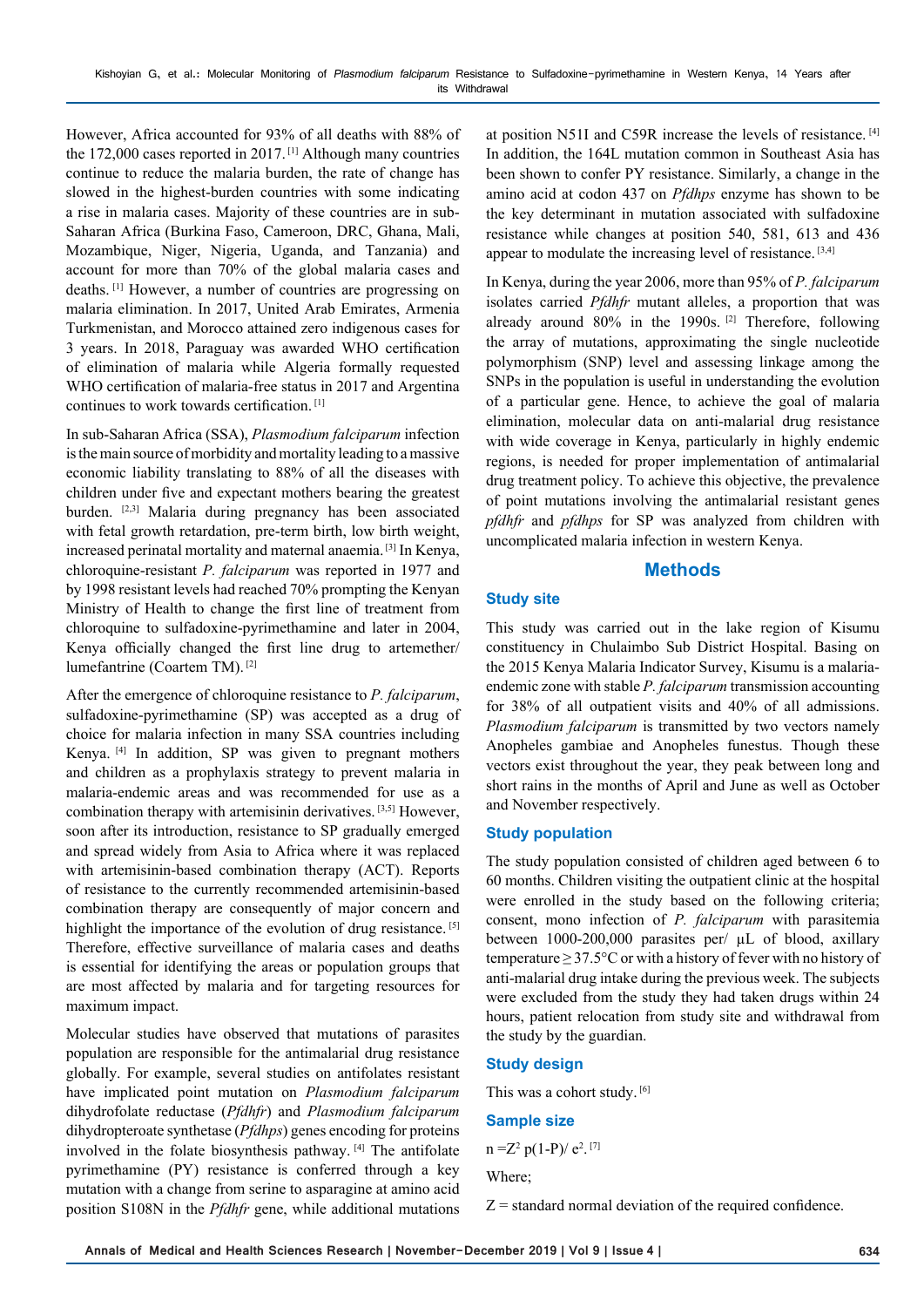$n =$  the desired sample size

 $p =$  Proportion in the target population estimated to have characteristic being measured. According to KMIS, 2015 the prevalence of malaria stands at 40% or 0.4.

 $e$  = the level of statistical significance set.

Therefore substituting Z for 1.96, 0.38 for P and 0.1 for e, then the minimum sample size will be

 $1.962 \times 0.38$  (1 -0.68) / 0.12 = 90

Therefore the minimum sample size was 90. However, only 76 children whose guardian consented to complete follow up to 28th day after treatment with artemether-lumefantrine sampled.

#### **Sample collection**

All the children whose mother consented to participate in the study were screen for malaria by collecting blood from a finger prick. Thick and thin smears prepared and stained using Giemsa stain and examined under the microscope. In addition, blood film for malaria parasites was prepared to determine parasite density. Lastly, pre-treatment (day zero) blood samples were collected as dried blood spots on 3 mM Whatman filter papers, packaged as an individual into zip lock bags with a desiccant and transported to Kenya Medical Research Institute where confirmation of species by Polymerase Chain Reaction (PCR) and genotyping analysis was done.

## **DNA extraction of** *Pfdhfr* **and** *Pfdhps* **genes**

An aliquot amount of DNA extraction was processed from dried blood spot as described. [8] Briefly, each dried filter paper was cut into small pieces and soaked in Saponin-phosphate buffered saline (PBS) overnight at 4°C. This was followed by washing with 1x PBS and incubated for 30 minutes. The brown solution from the tube was discarded and 50 microliters of the stock 20% solution and 150 microliters of DNAse free water were added followed by vigorous vortexing. The tubes were then heated at 100°C and centrifuged at 10,000 g for two minutes. Lastly, the supernatant was transferred to a new tube, spun again and a final transfer was done. The DNA product was then stored at -20°C.

## **Amplification of** *pfdhfr*

The amplification of the *Pfdhfr* genes were analyzed using GeneAmp® PCR system 9700 machine. The PCR amplification was done with few modifications. Outer PCR: each reaction tube consisted 10x PCR buffer (Roche®) to a final concentration of 1x, 25 mM  $MgCl<sub>2</sub>$  to a final concentration of 1.5 mM, 20 mM dNTP mix to a final concentration of 400  $\mu$ M, 10  $\mu$ M primers each of *Pfdhfr* F (5'-GAA TGT AAT TCC CTA GAT ATG GAA TAT T-3') (Inqaba) and M4 reverse (5'-TTA ATT TCC CAA GTA AAA CTA TTA GAG CTT C-3') (inqaba) to a final concentration of 100 nM, 5U/ µL Taq polymerase (Bioline) to a final concentration of 1.0 U of enzyme/reaction tube and 1  $\mu$ L of the DNA template. The mixture was topped up to a volume of 30 µL with DNAse water. PCR programme was set at 95°C for 5 minutes, 92°C for 30 seconds, 45°C for 45 seconds, 72°C for 45 seconds, 45 cycles, final extension at 72°C for 3 minutes

then held at 4°C. In the outer PCR, the primers M4-F was used to amplify the region consisting of 326 base pairs containing cys59arg and ser108thr.

Nested PCR: each reaction tube consisted of 0.2 µL of outer PCR product thawed on ice, 10x PCR buffer (Roche®) to a final concentration of 1x, 25 mM  $MgCl<sub>2</sub>$  to a final concentration of 1.5 mM, 20 mM dNTP mix to a final concentration of 400 µM, 10 µM primers each of *Pfdhfr* F1 (AAA TTC TTG ATA AAA CAA CGG AAC CTT TTA)(inqaba) and *Pfdhfr* M3 (TTA ATT TCC CAA GTA AAA CTA TTA GAG CTT C)(inqaba) forward and reverse respectively each to a final concentration of 100nM, 5U/ µL Taq polymerase (Bioline) to a final concentration of 2.5 U/reaction tube. The mixture was topped up to a volume of 30 µL with nuclease-free PCR water. The PCR programme was set at 95°C for 5 minutes, 92°C for 30 seconds, 45°C for 30 seconds, 72°C for 45 seconds, 45 cycles, final extension at 72°C for 3 minutes then held at 4°C. The first set of nested reaction used the primers F-M4 (forward and reverse respectively) amplifying the region of 326 base pairs containing Cys 59 arg and ser 108 thr while the second set of nested reaction also used primers M3-F1 was used to amplify the region consisting of 522 base pairs containing asn51ile and ser108ile. The primers, primers sequences, pair's fragments sizes, and restriction enzymes are shown in Table 1.

## **Restrictive fragment length polymorphism digests of the** *Pfdhfr* **gene**

The restrictive fragment length polymorphism (RFLP) was done as previously described [9] using restrictive endonuclease Tsp5091 (New England Biolabs, Beverly MA) for codons asn51ile of *Pfdhfr*. Briefly, in 15 µL, 1.5 µL of 10x buffer 3, 0.15  $\mu$ L of bovine serum antigen, 8  $\mu$ L of amplified DNA, 0.5 µL of Tsp5091 restrictive endonuclease was added to 9.85 µL of nuclease-free PCR water. This was followed by incubation for 14 hours at 50oC with no agitation. Each sample was mixed with 2 µL of ABgeneTM 6x loading dye and loaded onto a 1.5% agarose gel in TAE buffer (the dye consist of: 15% (w/v) Ficoll R400, 0.06% (w/v) Xylene cyanol FF 30 mM EDTA). The gel was subsequently run for 35 minutes at a voltage of 80 volts on gel electrophoresis tank from Biorad and was viewed on the gel/ photo-documentation system for analysis of the results.

# *Pfdhps* **gene amplification and digest**

For the outer PCR reaction, the amplification of the *Pfdhps* gene was done using R/ and R2 (Inqaba) as forward and reverse primers respectively. Each tube consisted 10x PCR buffer (Roche  $\mathcal{L}$ ) to an absolute concentration of 1x, 25 mM MgCl<sub>2</sub> to an absolute concentration of 1.5 mM, 20 mM dNTP mix to a final concentration of 200 µM, 100nM primers each of *Pfdhps* R/R2 (5'AATTGTGTGATTTGTCCACAA-3') and R2 reverse (5'-AACCTAAACGTGCTGTTCAA-3') (inqaba) to a final concentration of 100nM, 5 U/ µL Taq polymerase (Bioline) to a final concentration of 2.5 U/reaction tube and 3 µL of the DNA template. The mixture was topped up to a volume of 30 µL with DNAse water. The samples were then loaded onto the thermocycler set at 95°C for initial denaturation for 3 minutes.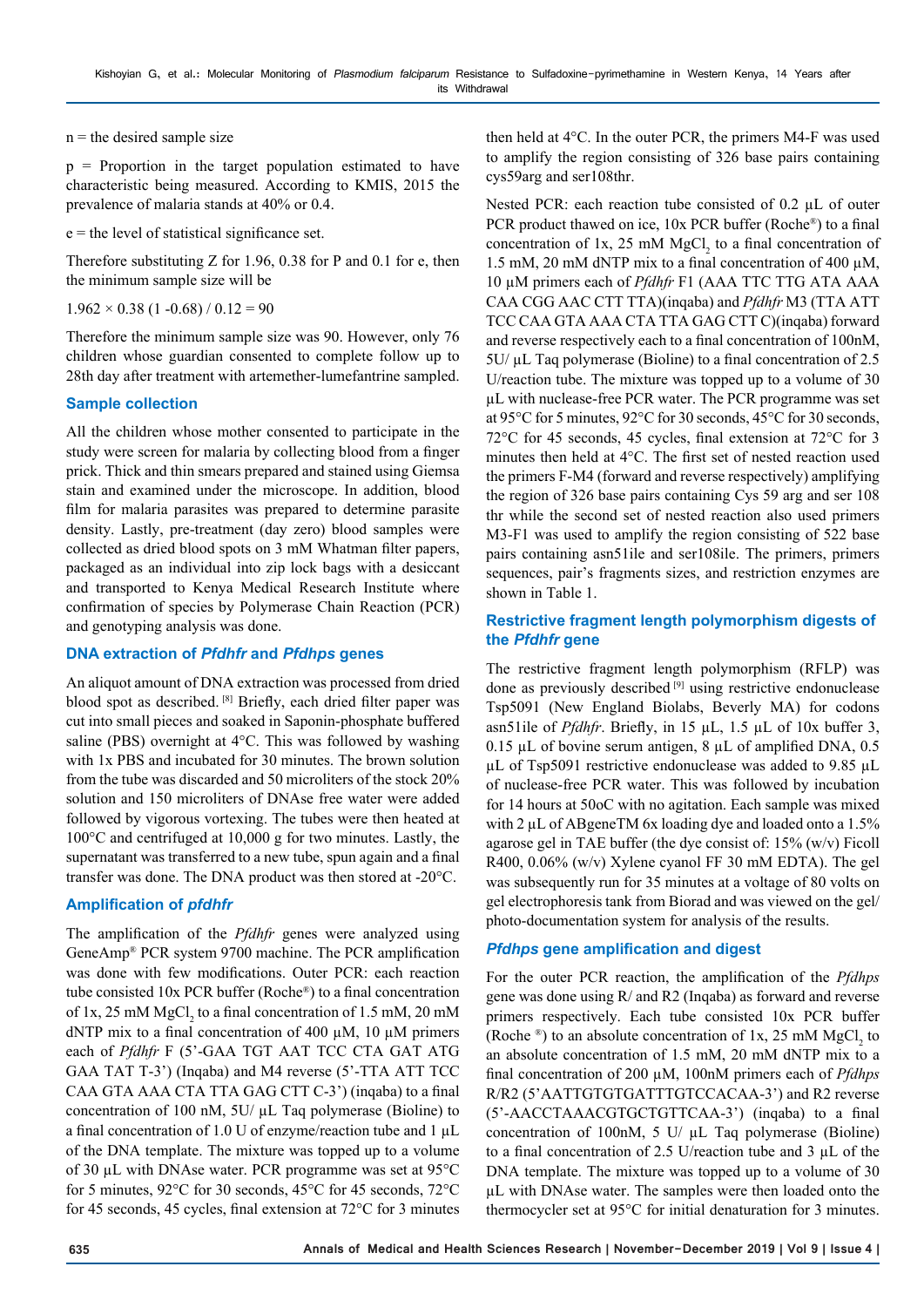| Table 1: Primers, primers sequences, pairs fragments sizes and restriction enzymes used in detection of gene polymorphisms in Pfdhfr<br>and <i>Pfdhps</i> . |                |                          |              |                              |                                                       |          |  |  |  |  |
|-------------------------------------------------------------------------------------------------------------------------------------------------------------|----------------|--------------------------|--------------|------------------------------|-------------------------------------------------------|----------|--|--|--|--|
| Gene                                                                                                                                                        | <b>Primers</b> | <b>Primers sequences</b> | Size<br>(bp) | <b>Restriction</b><br>enzvme | <b>Fragment length Fragment length</b><br>(wild type) | (mutant) |  |  |  |  |
|                                                                                                                                                             |                |                          |              |                              |                                                       |          |  |  |  |  |

|                       |                                  |                                                                              | ושמו | "              | Inna tina     | ,,,,,,,,,,,     |
|-----------------------|----------------------------------|------------------------------------------------------------------------------|------|----------------|---------------|-----------------|
| Pfdhfr<br>Outer 59    | F.<br>M4                         | TTAATTTCCCAAGTAAAACTATTAGAGCTTC<br>5'-AAATTCTTGATAAAACAACGGAACCTTTTA-3'      | 326  | Alul           | 189.166       | No digestion    |
| Pfdhfr<br>(Nested) 51 | M <sub>3</sub><br>F <sub>1</sub> | 5'-GAATGTAATTCCCTAGATATGGAATATT-3'<br>5-TTAATTTCCCAAGTAAAACTATTAGAGCTTC-3'   | 522  | <b>Tsp5091</b> | 55.65.120.153 | 55 65, 120, 218 |
| Pfdhps (outer)<br>437 | R/<br>R <sub>2</sub>             | 5'AATTGTGTGATTTGTCCACAA-3'<br>5'-AACCTAAACGTGCTGTTCAA-3'                     | 438  | Fok I          | 438           | 33, 85, 320     |
| (nested)<br>540       | Κ<br>K/                          | 5'TGCTAGTGTTATAGATATAGGATGAGCATC-3'<br>5'-CTATAACGAGGTATTGCATTTAATGCAAGAA-3' | 438  | Ava II         | 438           | 405             |

This was followed by denaturation at 92°C for 30 seconds, annealing temperature of 50°C for 45 seconds, 72°C extension for 1 minute. These conditions were repeated for 30 cycles followed by a final extension for 3 minutes at 72°C, then halted at 4°C.

Nested PCR was done using primers K and K/ (Inqaba) as forward and reverse primers respectively. Each reaction tube consisted of 10x PCR buffer to an absolute concentration of 1x, 25 mM magnesium chloride to an absolute concentration of 1.5 mM, 20 mM dNTPs to an absolute concentration of 200  $\mu$ M, 10  $\mu$ M each of the nested primers K (5'-TGCTAGTGTTATAGATATAGGATGAGCATC-3') and K/ (5'-CTATAACGAGGTATTGCATTTAATGCAAGAA-3') to a final concentration of 100 nM and 5 U/ $\mu$ L Taq polymerase (Roche) to a final concentration of 2.5 U/reaction tube. In addition,  $0.2 \mu L$  of the amplified DNA samples thawed on the ice were transferred to each tube. The mixture was topped up to a volume of 60 µL with DNAse free PCR water. PCR was then run with the initial denaturation being set at 94°C for 3 minutes, followed by a denaturation temperature of 94°C for 30 seconds, the annealing temperature of 45°C for 1 minute and extension at 72°C for 1 minute. The steps were repeated for 40 cycles and then followed by a final extension at 72°C for 3 minutes before halting the reaction at 4°C. The nested PCR products  $(K-K)$  and  $R/-R2$ ) were digested using Ava II and Fok I (New England Biolabs, Beverly) for *Pfdhps* 437 and 540 respectively following the procedure described above. The primers, primers sequences, pair's fragments sizes, and restriction enzymes are shown in Table 1.

#### **Restrictive Fragment Length Polymorphism of**  *Pfdhps*

The products of amplification of *Pfdhps* were subjected to enzyme digestion to detect which of these samples had mutations. The digestion was done according to the instructions of the enzymes supplier. For the target ala437gly, enzyme Ava II was used with the *Plasmodium falciparum* wild- type strains 3D7 and HB3 acting as a control. For this reaction, 1.5 µL of the NEB buffer, 0.4 µL of the restricted enzyme Ava II, 1.7 µL of nuclease-free water and 11 µL of the PCR product were used. The product was then incubated at 37°C for 24 hours followed by another incubation at 80°C for 20 minutes. A 1.5% agarose gel at 80 volts for 30 minutes was prepared and the products run in the presence of a 100 bp molecular ladder for 45 minutes. The

products were then viewed on a gel documentation system for analysis of the results.

Similarly, digestion was done for the target lys540glu with Fok I acting as the restrictive enzyme. The reaction was carried out according to manufactures instructions with IEC51/86 and 3D7 being used as controls. The digestion was done for a reaction volume of 15 µL which included 1.5 µL of NEB buffer, 1.7  $\mu$ L of nuclease-free water, 0.8  $\mu$ L of the restriction enzyme and 11 µL of PCR product. The samples were incubated at 37°C overnight and the enzyme inactivated at 65°C for 20 minutes. A 1.5% agarose gel at 80 volts for 30 minutes was prepared and the products run in the presence of 100 bp molecular ladder for 45 minutes. The products were then viewed on a gel documentation system.

## **Amplification of Pf18sRNA gene**

The amplification of the 18s RNA gene was done to confirm whether the samples were from *Plasmodium falciparum* species. For this amplification, the primers pairs 18R-18F were used with the base pairs (5'-CTGAGTCGAATGAACTAGCT-3') and (5'-CCATTTTACTCGCAATAACG-3') respectively. For the reaction, 1x of PCR buffer included MgCl2), 400 nM, 200 nM of primers, 1U of Taq Polymerase and 1 µL of DNA template was used. PCR was then run with the initial denaturation set at 94°C for 3 minutes, followed by denaturation at 94°C for 1 minute, annealing at 55°C for 2 minutes and extension at 72°C for 2 minutes. The final extension was set at 72°C for 10 minutes with a total of 30 cycles and finally halting the reaction at 4°C.

## **Results**

#### **Demographic characteristics**

The mean age and standard deviation were 32 months and  $SD \pm 11.232$  while the weight mean in Kg and the standard deviation was  $14.07$  and  $\pm 2.970$  respectively. The minimum and maximum age and weight were 12 and 58 months, 8 and 20 respectively. Of the 76 sample, males were 43 (56.6%) while 33 (43.4%) were females.

## **Study population characteristics**

The geometric mean of microscopic parasite count on day 0 (before treatment) was 120,595 parasites/ $\mu$ L while the standard deviation was 163,395.1 (95% CI: 82319.4-15887.89). On day 1, the parasite clearance rate had a mean and standard deviation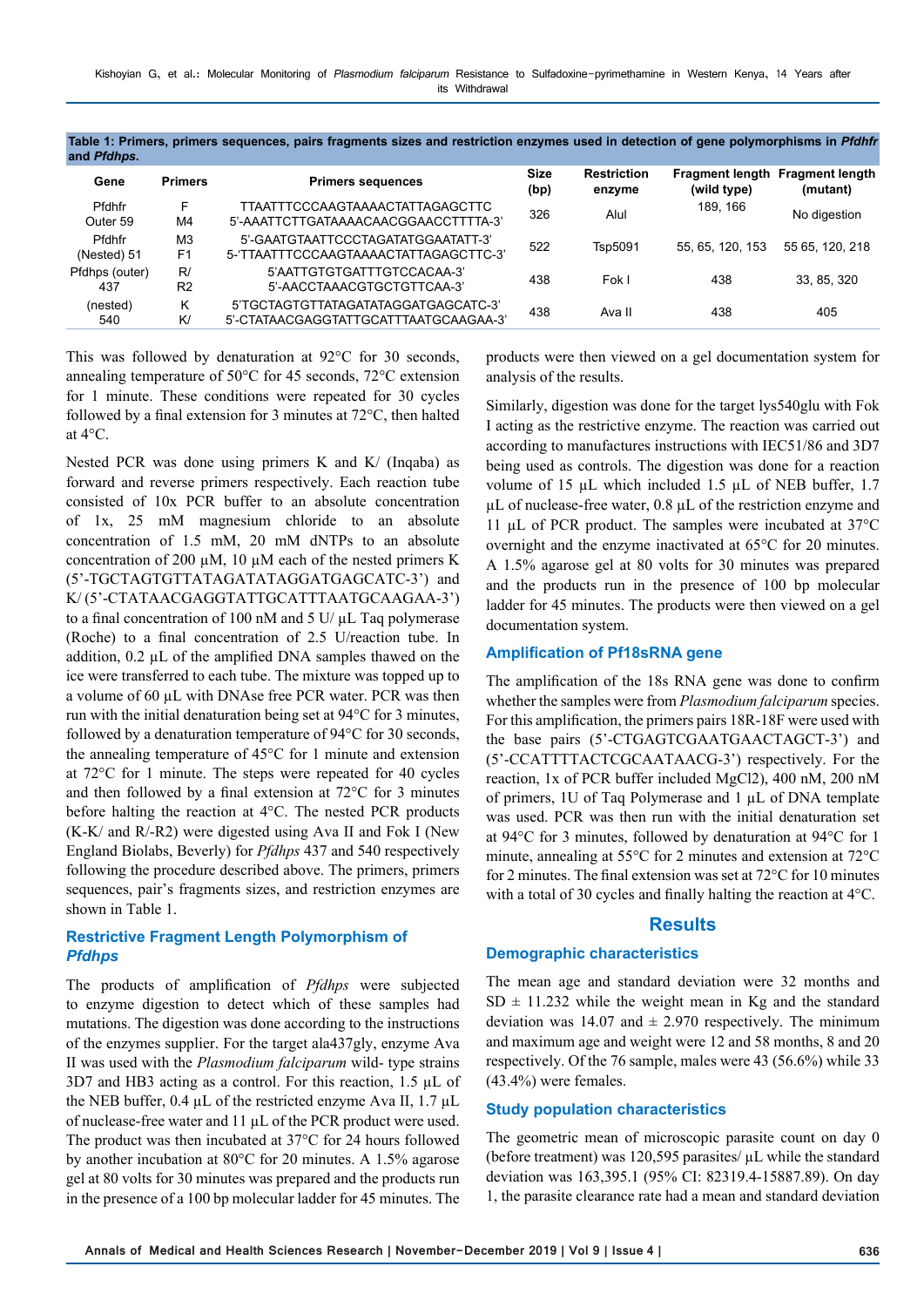of 3508.93 and 11,783 respectively (95% CI: 797.78-6220.67), on day 2, the parasite clearance had a mean and standard deviation of 24 and 170.85 (95% CI -15-63.31) while on day 3, there were no parasites up to day 28 among all the children.

## **Analysis of** *pfdhfr*

The DNA amplification from the 76 samples was analyzed for SP resistant based on the presence of codon 51, 59 and 108 in *pfdhfr*. This amplification was successful giving bands of 560 bp, 260pb, and 700bp respectively. Similarly, amplification of the codon 437 and 540 mutations in *pfdhps* genes gave bands of 438 bp and 161 bp respectively. Out of the 76 samples, 5(6%) were classified as wild-type (SP sensitive) and 71(94%) as mutant meaning they carried the allele that conferred resistance to SP as shown in Figure 1. The codon 108 was subjected to RLFP using the enzyme Alu 1. Here, the control used was 3D7 as the wild-type control and DD2 as the mutant control. After the digestion, the wild-type was restricted to two fragments of 118bp and 180bp while the mutant control did not cut, appearing just like the uncut product. It's on this basis that the samples were categorized as either wild-type or mutant. Of the 76 samples, 6(8%) and 70 (92%) were classified as wild-type and mutant respectively. There is no statistical significant on codon  $51(\chi^2 = 3.3099 \text{ df} = 1 \text{ p} > 0.05)$  change in the proportion of resistant genotypes. However, there was a statistically significance in the resistant genotypes on codon 108 ( $\chi^2$  =4.338 df=1  $p<0.05$ ).

## **Analysis of** *Pfdhps*

The different mutant genotypes related to dhfps were identified using RFLP for codons 437 and 540. For codon 437, the enzyme used was Ava II and wild type control used was 3D7 while the mutant control was HB3. After digestion, the wild-type control gave a fragment of 438bp while the wild-type gave a fragment of 404bp. Out of the 76 samples, 5(6%) were classified as wildtype and 71(94%) as mutants as described in Figure 1. There was also no statistical significant on codon 437 ( $\chi^2$  =3.3099  $df=1$  p  $>0.05$ ) change in the proportion of resistant genotypes. Similarly, for the 540 codons, the enzyme used for digestion was FokI with IEC513/86 and 3D7 being used as the wild-type and the mutant control respectively. The wild-type control gave a fragment of 105bp and 138bp after restrictive digestion. Of





**Figure 1:** Prevalence of *Pfdhfr* and *Pfdhps* wild type and mutant genotypes.

the samples digested, 7(9%) were classified as wild-type and 69 (91%) as mutants as explained in Figure 1. However, there was a statistically significant on codon 540 ( $\chi^2$  =5.391 df=1 p<0.05).

## **Discussion**

The instant and extensive increase of anti-malarial drug resistance are directly holding back and hindering the process of malaria control, prevention and elimination. [10,11] The tremendous advancement in molecular markers has allowed early detection of drug resistance and susceptibility providing fundamental for drug policy and has played an imminent role in the epidemiological survey. [10] Towards the turn of the Millennium, the prevalence of CQ resistant in Kenya was 100% leading to its replacement with SP and Amodiaquine (AQ) as the first- and second-line antimalarial treatment, respectively, against uncomplicated malaria in 1999. [2] However, clinical resistance to SP prompted the adoption of artemisinin-based combination therapy (ACT) with Coartem  $TM$  as the first-line regiment and SP relegated to intermittent use during pregnancy. [12] In this study, we sought to establish the current status of SP resistance in western Kenya, 14 years after it was officially banned as an antimalarial drug.

The outcome of this study demonstrates that *Pfdhfr* and *Pfdhps* polymorphism associated with sulfadoxine-pyrimethamine resistance persist at high frequency. The present study as shown in Figure 1 shows the prevalence of these mutants for *pfdhfr* stands at 94% for codon N51I, 92% each for codon C59R and S108N while *pfdhps* codon A437G and K540E accounted for 94% and 91% respectively. This observation of high frequency of triple mutant *Pfdhfr* is similar to previous studies in Kilifi and western Kenya, [12] in Tanzania, [13] West Africa, [14,15] Equatorial Guinea and Democratic Republic of Congo [10] which observed that the mutant *Pfdhfr* alleles are maintained at high frequencies more than a decade after withdrawal of sulfadoxinepyrimethamine. In contrast to our results, studies in Iran, India, Sri Lanka, and Papua New Guinea observed lower levels of the triple mutations, suggesting a continuous use of SP as the treatment of choice for uncomplicated malaria. [15] The high frequencies of *pfdhfr* and *Pfdhps* we observed reflect the gradual increase in *P. falciparum* resistance to SP since its withdrawal in Kenya. The high prevalence of the three well-characterized mutations in *Pfdhfr* (N51I, C59R, and S108N) indicates that the *P. falciparum* isolates from the study display high resistance that needs to be addressed urgently by the policymakers. These data combined with past results from the coast and other parts of Kenya; suggest that SP is not a viable option in the near future for this highly endemic region.

In Mozambique for example, SP resistance quintuple mutation was reported to be above 78% in while triple mutant had reached 100% fixation. [13] The current study indicates quintuple mutation of above 90% demonstrating high levels in frequency pointing to a high SP resistance in the East African region as opposed to West Africa region where SP resistance based on the quintuple mutation is very low in most countries suggesting that SP-IPT is still effective in those regions. The mutations of *Pfdhfr* and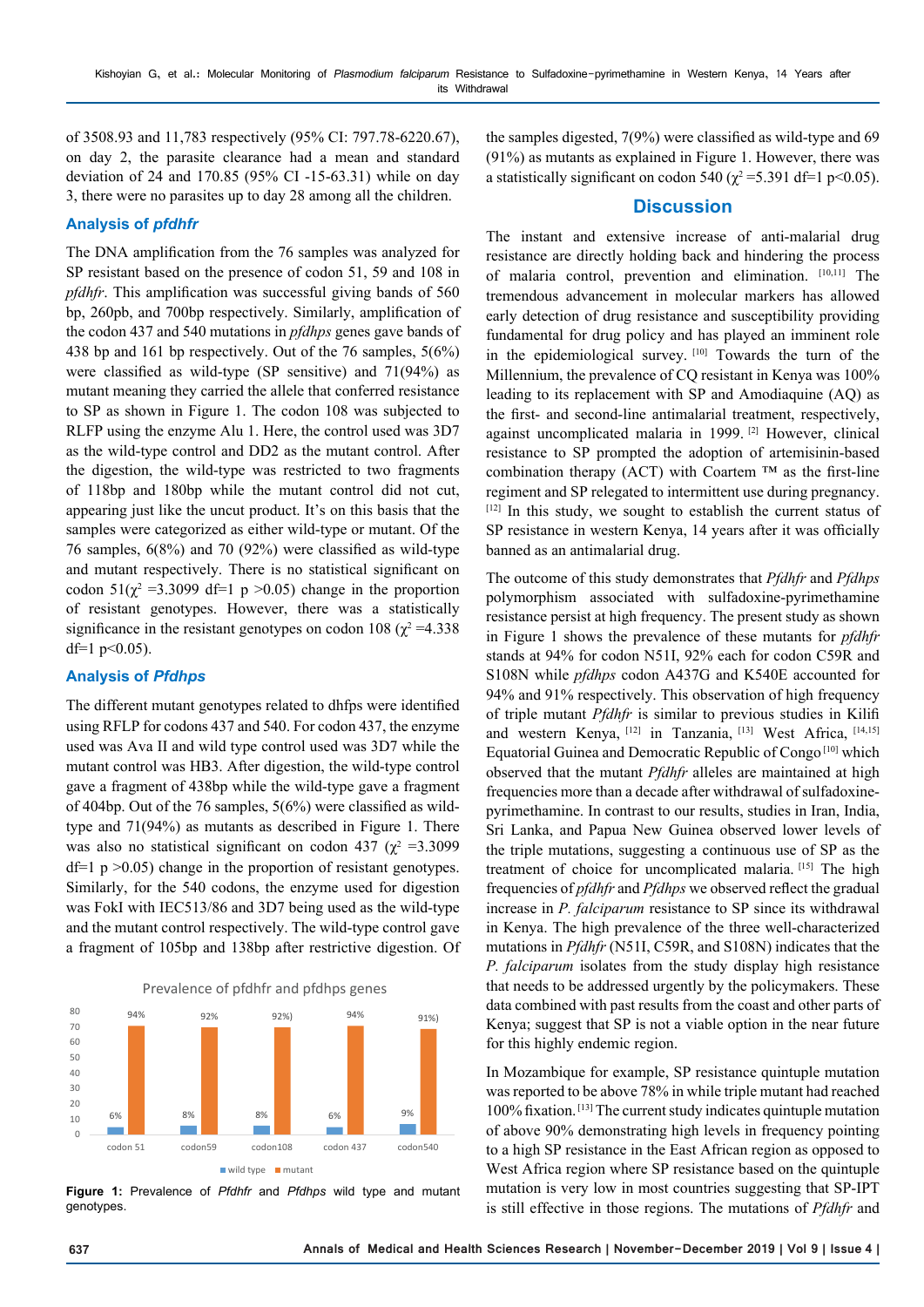*Pfdhps* genes exhibit a relatively high prevalence in the current study. By contrast, the *Pfdhps* K540E has a low prevalence in West and Central Africa. For example the mutation prevalence in the countries neighboring Cameroon was 6.25% in Gabon in 2007, 0.8% in Congo in 2004, 5.2% in the Central African Republic in 2004, 11% in Sao Tome and Principe islands in 2004 and 24% in Nigeria in 2004 [14] and Equatorial Guinea 5.06%. [10]

In Uganda for example, a study among expectant mothers on SP-IPTp demonstrated that the prevalence of the single-nucleotide mutation in *Pfdhfr* at codon 51I, 59R, and 108N and in *Pfdhps* at codon 437G and 540E was 98% reaching 100% fixation after one dose of SP. [16] This high prevalence was also reported in Yaoundé Cameroon where *Pfdhfr* triple mutant allele reached 100% fixation. [14] This observation is similar to our findings indicating over 90% prevalence rate of the quintuple mutations and with time gravitating towards 100% prevalence. However, observation from Gabon [15] showed 92% of the triple mutants while Senegal has a slightly lower prevalence with  $82.3\%$ isolate of the *Pfdhfr* triple mutant with 40.4% of the *Pfdhps* double mutants. [17,18]

The high prevalence of SP resistance *P. falciparum* parasites in our population mirrors results from other studies using samples from this location and could partly due to SP use in IPTp as the pyrimethamine component of the drug selects for appropriate drug-tolerant variants. [12] However, parasite proportions already bearing the resistance genotype before its introduction absolved SP use alone as the primary driver for the high mutant frequencies. Selection pressure could possibly have been enhanced by a similar-acting antifolate combination drug notably cotrimoxazole. [12,19,20] This drug possess only mild antimalarial potency but is a common prescription against opportunistic respiratory tract infections among HIV patients. However, there is need to continually monitor expectant mothers and pediatrics cases which are potential source of amplification and dissemination of parasites bearing this allele due to their predisposition to IPT.

In East Africa high levels of this haplotype are likely to compromise the importance of SP-IPTp. [13] Several studies have shown that although implementation of SP-IPTp does not prevent malaria infection during pregnancy, especially in the presence of high of SP-resistance markers, there is a significant protection against severe outcome of pregnancy in malaria such as low birth weight, maternal and neonatal mortality, especially when two or more doses of IPTp are administered. [13] This significant observation led to WHO's recommendation for SP-IPTp at any level of quintuple mutation. [1] Thus, aside from the WHO recommendation of more than two doses of SP-IPTp, the high prevalence of resistance markers observed in the current study and elsewhere in East Africa calls for careful and continuous evaluation of SP-IPTp efficacy and on the usefulness of SP in future artemisinin combinations. [21] The current study shows a slight decrease of *Pfdhps* SP resistance of this mutant at 100% in 2004 when SP replaced with artemether-lumefantrine to 91-94% among the five codons studied. In northern Tanzania,

it is possible that cross-border spread of resistance contributes to these observations between Uganda and Kenya.

Conversely, due to continued use of SP for IPTp, SP is readily available in both public and private sector making its restriction for only IPTp impossible. In the current situation it is unlikely that self-medication with SP can be prevented especially due to its low cost compared to ACT, which may also explain the observed high prevalence of SP resistance markers despite its replacement with ACT. Furthermore, it is expected as the quintuple mutation continues to rise towards fixation, the *Pfdhps* 581G mutation considered to confer SP super-resistance when in combination with 540E will continue to rise. Therefore, it's important for the policy makers to consider restricting SP to IPTp only, through restricting its general prescriptions. However, the present study provides an update on the prevalence of mutation conferring SP resistance in Kenya. Despite the small sample size, a single-center study and limited funding, these findings calls for continued effort for studies in the wider part of the region to prevent the spread of highly resistance parasites.

## **Conclusion**

In this study, prevalence of SP resistance based on quintuple mutations in Kenya is high, approaching fixation levels. This trend has been observed in other parts of East Africa and the continued use of SP may lead to poor SP-IPTp outcome despite continued recommendation by the WHO. Therefore, there is need for a search for alternative drugs for IPTp in East Africa. Also, the observation has shown that molecular markers is fundamentals for surveillance in malaria control program in order to prolonged the lifespan of antimalarial drug therapy in Africa.

# **Authors' Contributions**

GK designed the study, collected samples from the field, analyzed data and drafted the manuscript. EN, GO, FK KT, DM and GK critically reviewed and revised the manuscript for important intellectual content. All authors read and approved the final manuscript.

## **Acknowledgement**

My appreciation is to all the patients and their mothers for participating in the study, KEMRI management for allowing me to analyze the samples in the Laboratories especially malaria laboratory staffs.

# **Competing Interest**

The authors declare that they have no competing interests.

# **Availability of Data and Materials**

The data from the current study is available from the corresponding author on reasonable request.

# **Funding statement**

Funding was partly self-sponsored and partly sponsored and